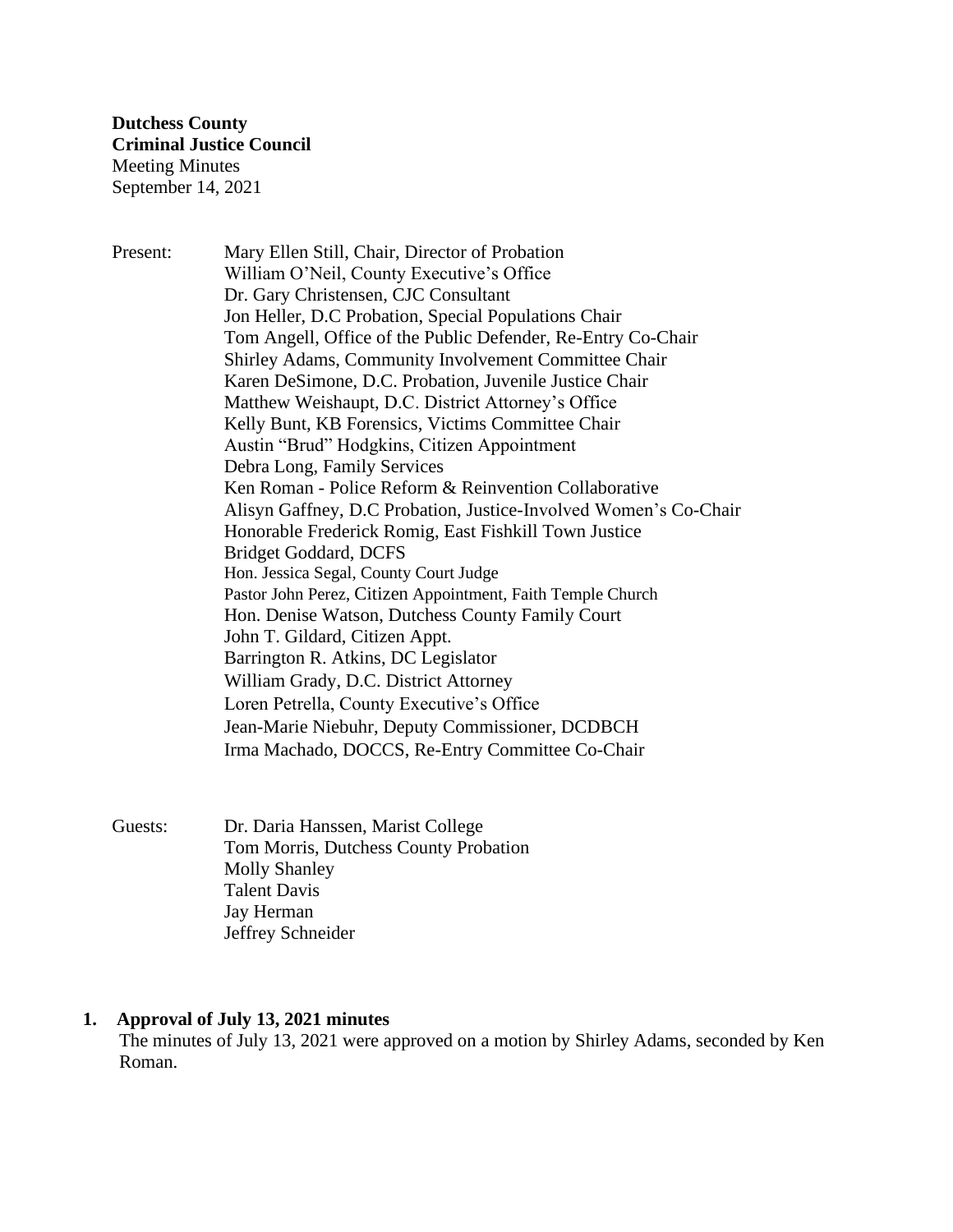**2. Victims Committee Survey Results—Dr. Daria Hanssen, Marist College and Kelly Bunt** Dr. Hanssen presented the Victims Committee's cooperative research project on the "Impact of Service Disruption--Client and Providers Viewpoints." The Victims Committee worked with the Marist College Social Work Department, completing two surveys responded to by 48 service recipients and 48 service providers. Dr. Hanssen reviewed the demographics of the survey responders and the populations worked with as indicated by the provider responders. 70% of the providers indicated that the pandemic impacted their ability to provide services. Domestic violence and mental health were the top services disrupted. Dr. Hanssen reviewed the reasons, as per the providers' responses, why the disruptions occurred and further indicated how service providers attempted to continue to meet the needs of service recipients. She further reviewed some of the qualitative responses from the service recipients as well as the providers. Dr. Hanssen reviewed the responses from the providers that indicated what resources would be necessary should another disruption occur. After consideration of the responses, the Victims Committee Chair Kelly Bunt summarized suggestions that included: greater access to technology, particularly with the people that are most in need or at risk, community space for free access to technology, and to work as a community to create communication channels. There were additional questions, comments, and discussion from members of the CJC. Pastor Perez indicated that many faith-based organizations throughout the county can offer resources to assist in-service delivery. Jean-Marie Niebuhr indicated that many of the curtailments of in-person services were driven by very strict state regulations. Mary Ellen thanked Dr. Hanssen and Kelly for their work and indicated how important surveys like this are in determining how to respond going forward.

# **3. Jail / ATI/ Safe Act report –Therese Lee, Mary Ellen Still and Jean-Marie Niebuhr**

The Jail/ATI/Safe Act reports were sent electronically. There were no questions or comments.

### **4. Research and Planning Update–Dr. Gary Christensen**

Gary reviewed a power point on DCJ Admissions by Race, Gender and Ethnicity for the period January 2016 through August 11, 2021. The data showed the impacts of bail reform. The data was further broken down by race/gender/ethnicity for crime type (misdemeanor, non-violent felony, violent felony, violations) and court of origin. Gary then presented the data on Medication Assisted Treatment at the jail, broken down by race/gender/ethnicity and court of origin. Gary reviewed the next steps for the Quality Assurance Committee based upon this data. There were many factors impacting disparities in DCJ admissions for people of different races, genders and ethnicities, and must be further differentiated and understood by jurisdiction. Conclusions that result in any change in policy or practice must be based factual analysis of actual data. The Quality Assurance Committee should engage members of the Police Reform Initiative to better understand issues that might lead to disparate incarceration and will work towards developing methodology to measure the effects of police reforms on DCJ admissions. Ken Roman indicated that his committee will collaborate with the QA committee. Mary Ellen indicated that this collaboration is the logical next step. Tom Angell indicated that the Procedural Justice training was very impactful and recommended that anyone who can attend should do so. Ken agreed with Tom's opinion of the training. There were no further questions.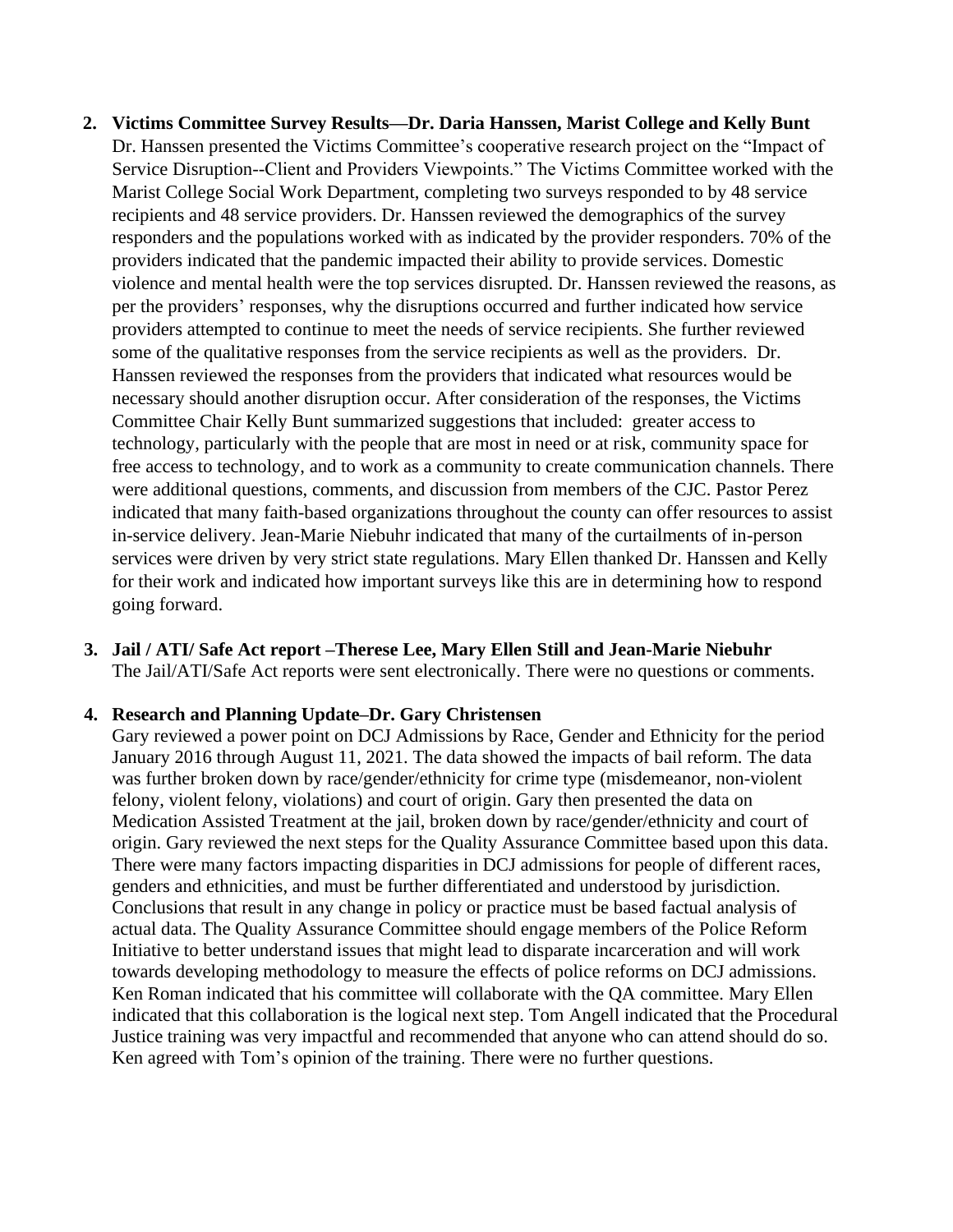### **5. Committee reports:**

### **Quality Assurance** – **Dr. Gary Christensen, Tom Angell, William Grady**

Gary gave an update on the CUNY study on bail reform. The committee continues to work on the data request.

### **Police Reform and Reinvention** – **Ken Roman**

Ken reported that the City of Poughkeepsie Police Department held a very successful National Night Out. Ken further reported that the police exam is Saturday and is the most diverse group of candidates taking the exam in the history of Dutchess County. The current academy is also very diverse. Jodi Miller has initiated hate crimes and hate speech community outreach groups and training. The initial training will be available for all first responders. Ken reported that a consultant has been hired regarding body-worn cameras and will be administering a survey to 14 law enforcement agencies in the county. Ken announced the Walk for Unity Against Hate on October 3rd in the City of Poughkeepsie. The Dutchess County Sheriff's Office will be scheduling a date to report to the committee on the progress of the executive order on police reform. There were no questions.

### **Victims—Kelly Bunt**

Kelly indicated that she had nothing to add to her report beyond the earlier presentation and their next meeting is the  $8<sup>th</sup>$  of October.

#### **Juvenile Justice- Karen DeSimone**

The committee met on July 22nd. Judge Egitto led a discussion on process issues with Raise the Age. There are ongoing issues with access to detention beds and there appears to be a need for more training around arraignment procedures. There were two presentations at the meeting. The first was on the Families First Court Initiative. The second presentation was on the SNUG program. At the last Partnership for Youth Justice meeting, the main topic was the rise in youth violence and how best to respond. All acknowledged that gun violence has become more of an issue for the Family Court because of Raise the Age legislation. The Mid-Hudson Regional Youth Justice Team received a grant from the state and will be distributing what is known as the ARTIC survey to determine how trauma-informed service agencies are. The Building Bridges conference is scheduled for the  $22<sup>nd</sup>$  of October. The committee will meet on the  $23<sup>rd</sup>$  of September.

### **Re-Entry – Tom Angell and Irma Machado**

Tom reported that the committee met on August 19th. They had a presentation by Kelly Bunt on the intersection between re-entry and sex offender treatment services. The next meeting is the 21<sup>st</sup> of October. There will be a presentation from Erin McCloskey from Vassar College on a forcredit class that was held with both Vassar students and Exodus participants. The committee continues to work with Kevin Warwick, the Special Populations consultant, on MRT for individuals on Parole and integrating RESTART with Exodus.

### **CIC – Shirley Adams**

Shirley reported that they are reviewing topics for a virtual public forum in November. There is interest in both police reform and the Vassar College/Exodus collaboration.